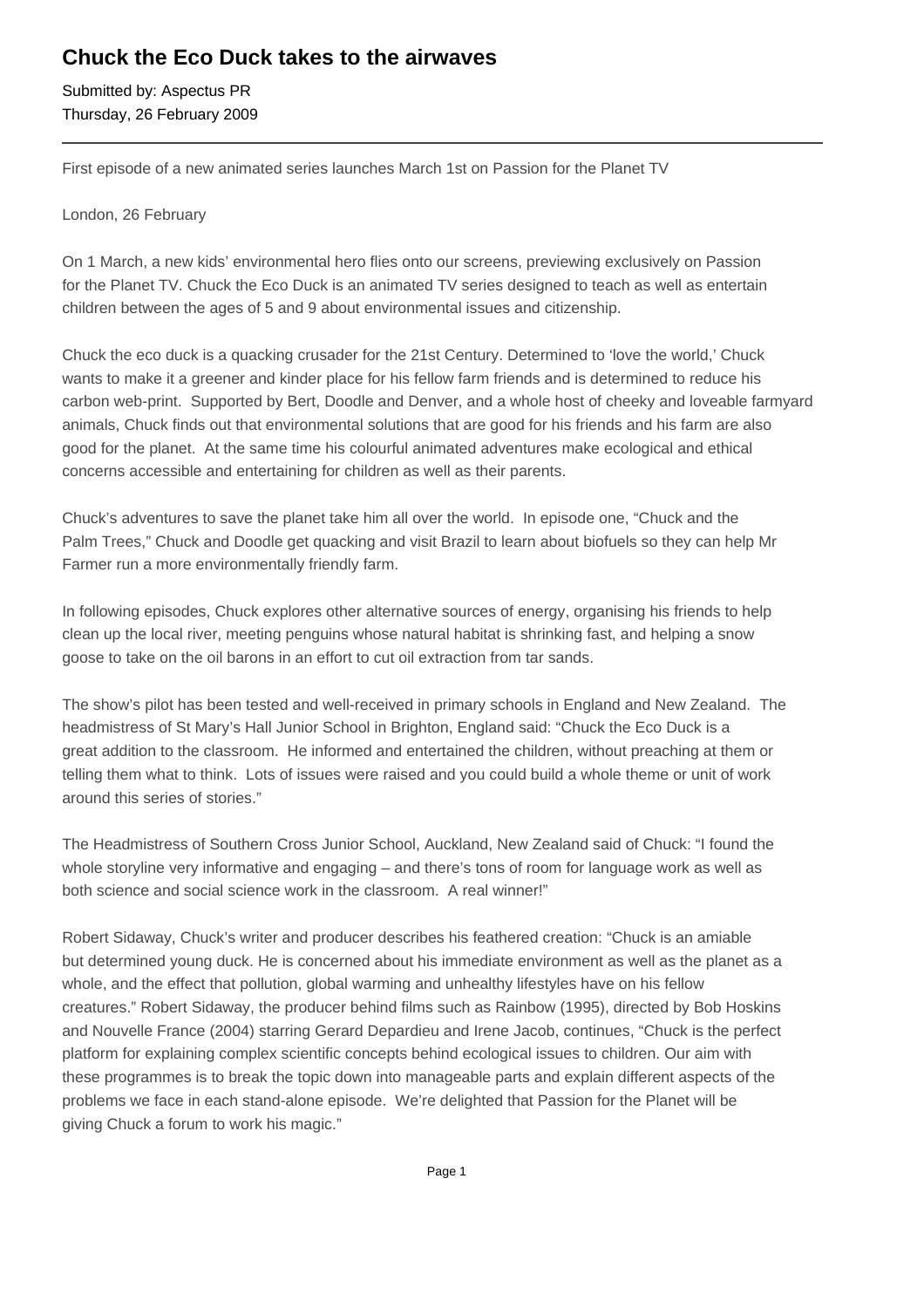Chantal Cooke, Passion for the Planet's Managing Director and a London leader in Sustainability for 2009 says, "We loved Chuck and all his friends as soon as we saw him. The idea of using a fun story with engaging characters and colourful animation to help children learn more about environmental and conservation issues has to be a success."

-ends-

Notes for Editors:

Chuck the Eco Duck

First broadcast: 1st March at 3.30 pm GMT Written by Helena Bishop and Robert Sidaway Illustrated by Helena Bishop Music composed by Madeline Rix and Oliver Payne Produced by Robert Sidaway & Ashley Sidaway for Ultra Green Films in association with Prime Focus London

Passion for the Planet TV

On television via the SomethingTV virtual set-top box service in the UK Online at www.passionfortheplanet.tv

Follow Chuck the Eco Duck on Twitter: https://twitter.com/ChuckTheEcoDuck

Media contacts:

Caroline Hollingworth Ultra Green Tel: 01273 69 02 85 E: caroline.hollingworth@ultragreengroup.com 

Amy Redhead Aspectus PR Tel: 020 7487 8443 E: amy@aspectuspr.co.uk

Further information, photographs and illustrations available.

About Ultra Green Films

Ultra Green Films is a UK-based film and television production company, and a subsidiary of ethical venture company, the Ultra Green Group. The production team is headed by Robert and Ashley Sidaway who have been producing and co-producing feature films for international release since 1996. The company's first film was Rainbow, the world's first all-digital feature film, directed by and starring Bob